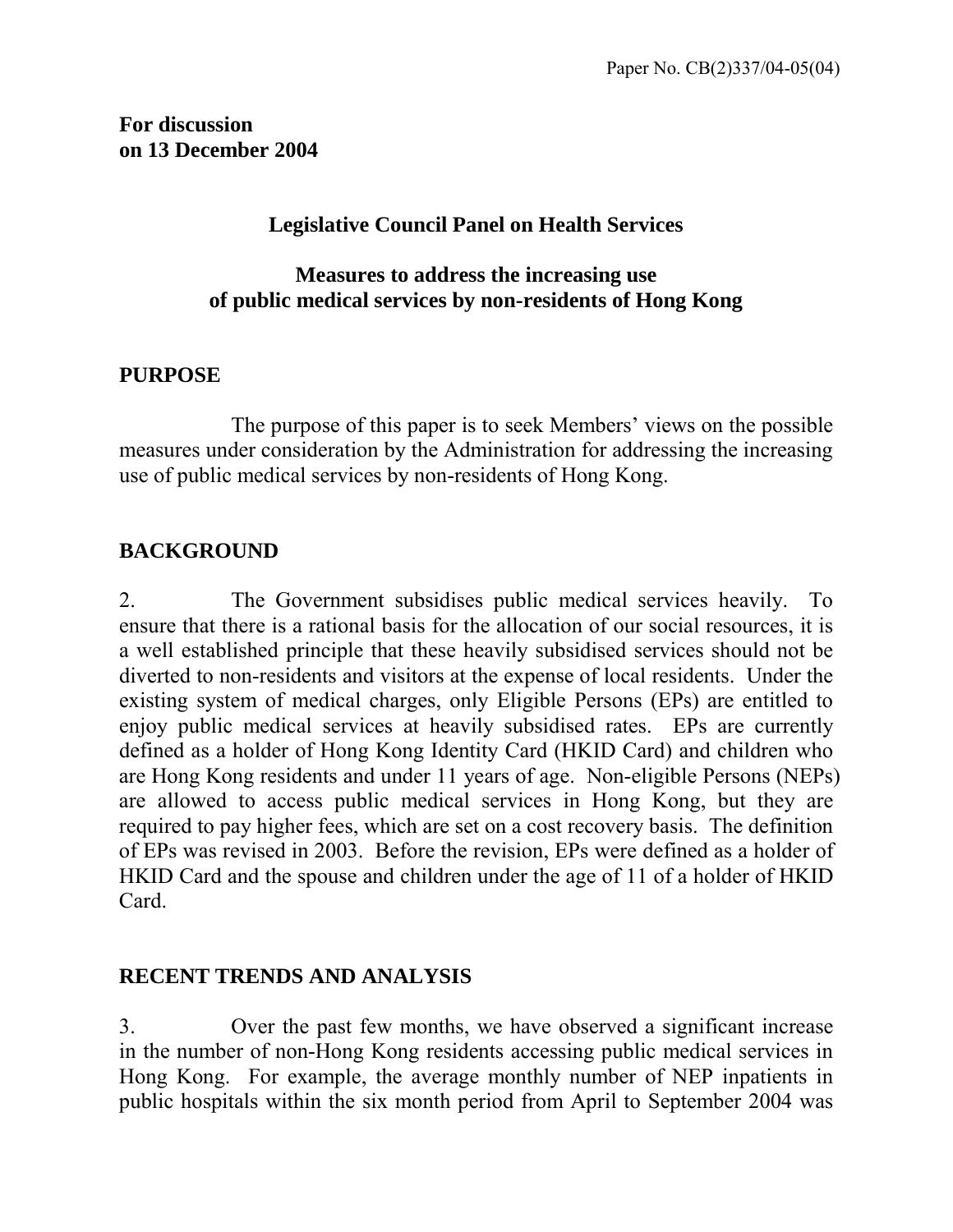1 385, which is 24.5% higher than the number in the same period last year at 1 112. The uptrend in the number of attendances by NEPs at the Accident and Emergency Departments (A&ED) of public hospitals is even more prominent. The monthly average of such attendances by NEPs from April to September 2004 was 2 548, which is 42% higher than the number in the same period last year at 1 794. Attached at Annexes A and B are the charts of the monthly number of NEP inpatients and A&ED attendances in public hospitals between April 2003 and September 2004.

4. An analysis of the data on the use of public medical services by NEPs reveals a number of major patterns and trends. These include -

- (a) About 95% of such patients are visitors from the Mainland.
- (b) NEPs patients in public hospitals are predominantly female and in increasing proportion. In 2002, female accounted for about 67% of all NEP inpatients in public hospitals. That percentage increased to 85% in the six month period between April and September 2004. About three-quarters of these women are of child-bearing age. The same pattern is observed for A&ED and specialist outpatient attendances.
- (c) For NEPs who require specialist care, over half of them are users of obstetric services (67% for inpatients and 58% for specialist outpatients). In the six month period from April to September 2004, there were a total of 5 283 babies born from NEP mothers, which was 29% higher than the number within the same period in 2003 at 4 092. In the first nine months of 2004, babies born from NEP mothers accounted for 29% of the total number of babies delivered in public hospitals. Nevertheless, around 70% of NEP mothers who gave birth in public hospitals did not receive any antenatal care in Hong Kong and many NEPs mothers discharge themselves from hospitals shortly after giving birth. This increased the risk of complications for both the mothers and the new borns.
- (d) There are an increasing number of NEP mothers, whose husband is not a Hong Kong resident, giving birth here. According to the information provide by the Immigration Department, in the year 2002, these women accounted for around 10.7% of all Mainland women giving birth in Hong Kong. However, that percentage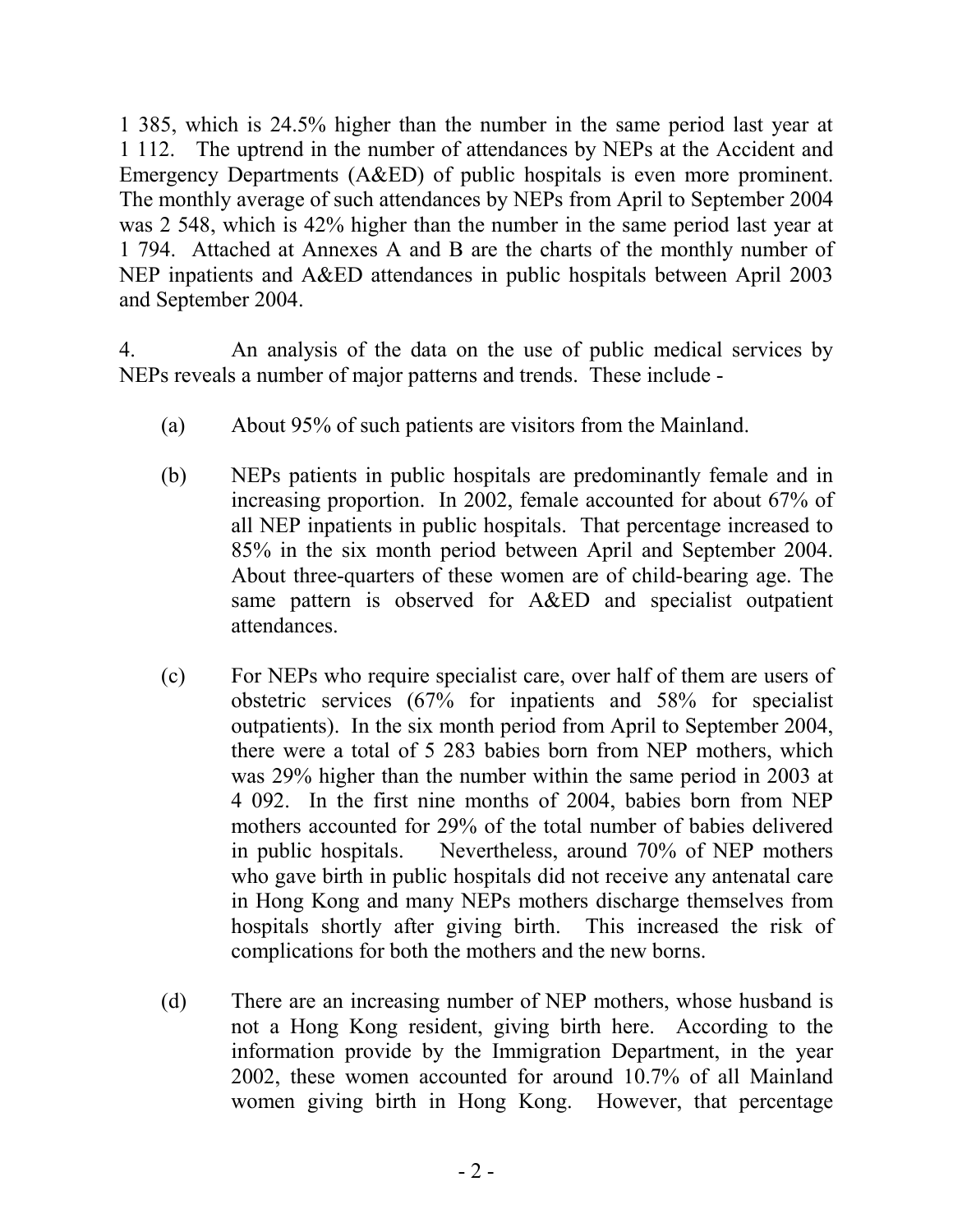increased to 17.9% in 2003 and 27.4% for the first nine months in 2004.

(e) An increasing number of NEPs, who are not the spouse or children of Hong Kong residents, are using non-emergency services (e.g. specialist outpatient services) in Hong Kong. For example, we are seeing more and more parents and siblings of HKID Card holders accessing public medical services during visits to Hong Kong.

5. As the fee level for NEPs is much higher, the amount of bad debts arising from cases of NEPs defaulting payment is also higher. The amount of NEPs fees outstanding and written off by the HA in 2002-03 and 2003-04 were \$21.9 million and \$59.5 million respectively, representing a default rate between 25% and 35%.

#### **POSSIBLE MEASURES**

6. In view of the above problems, the Administration is considering a number of possible measures to address the increasing use of public medical services by non-Hong Kong residents. In evaluating these measures, it remains a guiding principle for the Administration that public subsidy should be targeted at local residents only. In addition, we believe that public hospitals and clinics have a basic obligation on humanitarian grounds to render medical assistance to anyone in acute conditions who present themselves at their door. This should be the case regardless of whether a decision is made to limit the types of services to be made available to non-residents, or whether the patients have the means to pay for the relevant charges.

7. The possible measures under consideration by the Administration for addressing the increasing use of public medical services by NEPs are as follows –

(a) Increase medical fees *–* at present, NEPs charges are set on the basis of cost recovery. To encourage non-residents to make greater use of medical services provided by the private sector, we suggest that consideration be made to raise NEP charges at public hospitals and clinics above costs, which can be close to or even higher than charges by the private sector. We may also consider introducing minimum charges (e.g. a minimum package charge for obstetric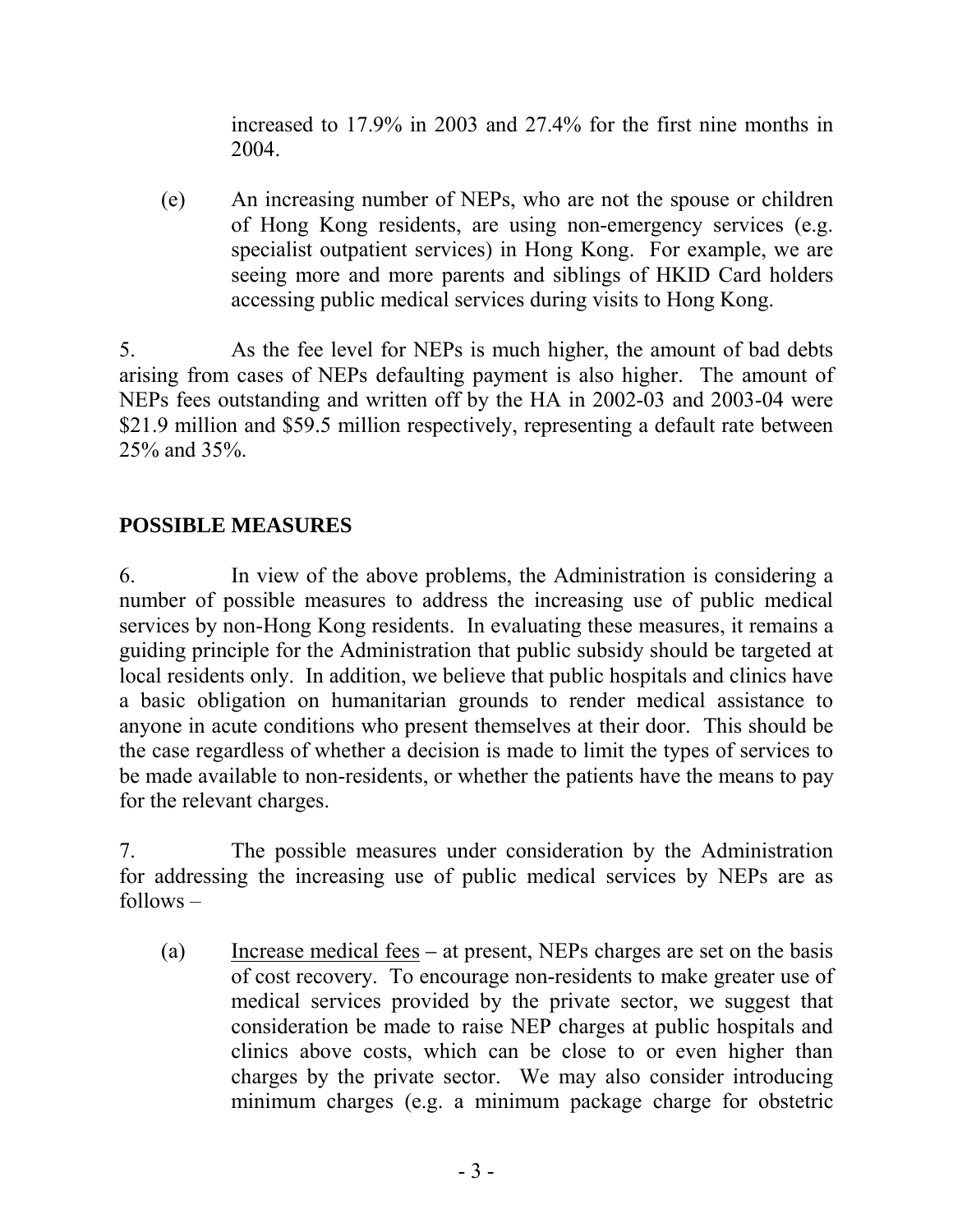admissions) to discourage premature discharge against medical advice.

- (b) Increase deposit for hospital admission at present, NEPs presenting themselves for admission at a public hospital are required to pay a deposit of \$33,000. We believe the requirement for a deposit is an effective tool for reducing the use of public medical services by NEPs, especially those who have a tendency to default payment. We therefore suggest that consideration be given to further increase the amount of this deposit, in particular for procedures that are complicated and expensive. Nevertheless, in cases of emergency, public hospitals have all along not insisted on the payment of the deposit before rendering medical assistance and would continue to do so.
- (c) Introduce advance deposit for non-emergency services at present, EPs and NEPs alike are not required to pay any deposit when making an appointment for non-emergency services. Payment of the consultation fee or deposit is only required before the consultation takes place or before the admission to a public hospital. From the perspective of the Hospital Authority (HA), the hospital/clinic has to commit the necessary resources to the patient once an appointment is made. If a patient misses an appointment, there is usually not enough time for the HA to make adjustments to make use of the committed resources on other patients. As a result, missed appointments increase the unit costs at public hospitals and clinics. Therefore, to avoid unnecessary wastage caused by NEPs, a possible measure is to require them to pay a deposit at the time when they make an appointment for a consultation at a specialist outpatient clinic or elective admission at a public hospital. Advancing the payment of deposit would also cause the NEP patient to consider, at an earlier stage, whether he/she would like to use the service of the public sector or rather turn to the private sector, or seek medical service outside Hong Kong.
- (d) Impose a surcharge on outstanding fees at present, the HA does not impose any surcharge on late payments. As the imposition of a surcharge on late payments is a common practice in both the public and private sectors, we suggest that the HA should examine the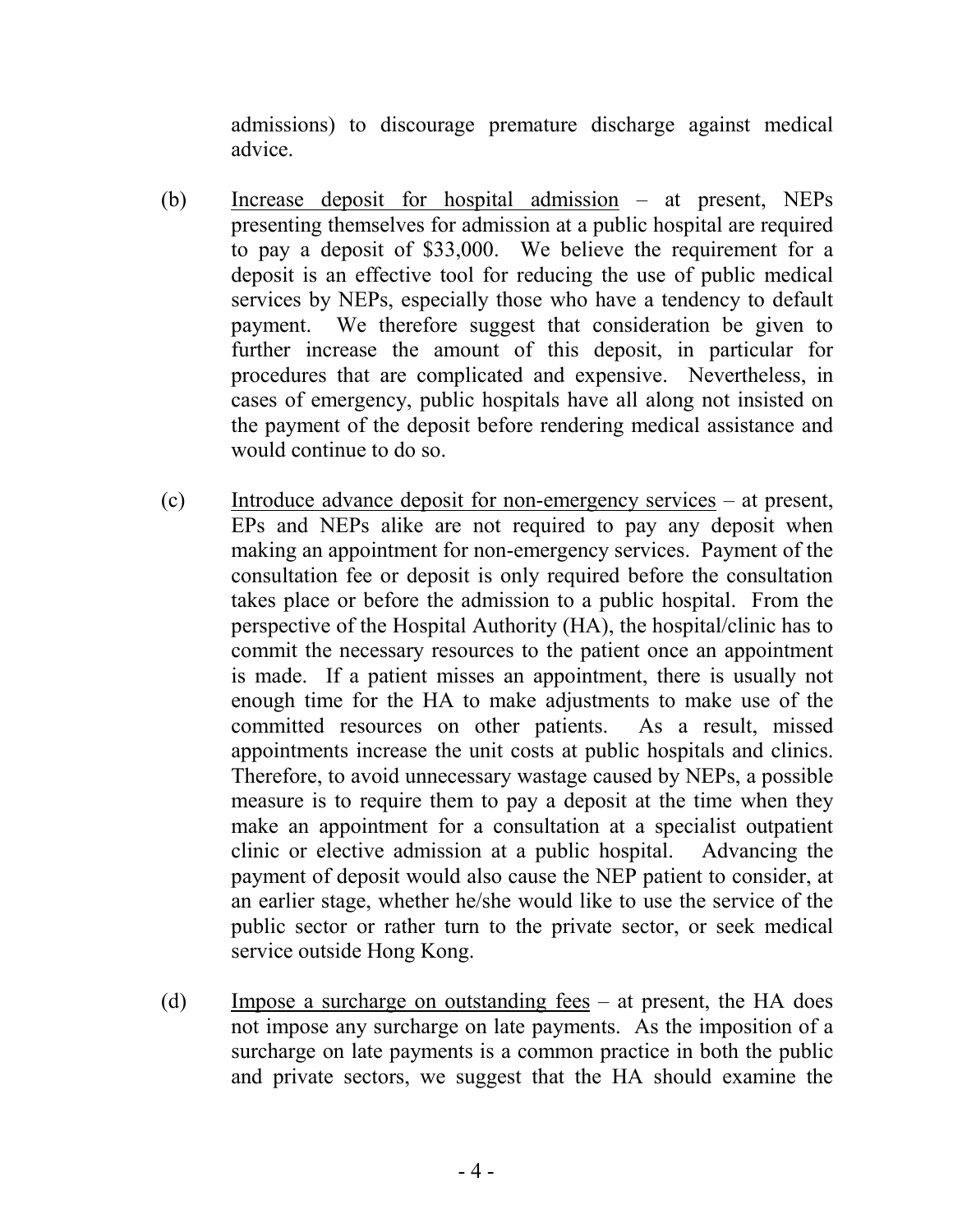merit of this idea both as a deterrent against default and for recovering part of the collection costs.

- (e) Stop providing non-emergency services before settlement of outstanding fees – at present, the HA continues to provide medical services to patients who have yet to settle an outstanding fee. In order to avoid increasing the amount of bad debts from NEPs unnecessarily and in line with the principle that public subsidies should be targeted to local residents, the HA may consider refusing to provide further non-emergency services before the settlement of outstanding fees. Nevertheless, on humanitarian grounds, this measure would not apply if the patient is in acute medical conditions.
- (f) Stop providing non-emergency medical services to NEPs who are not (i) the spouses or (ii) children under 18 years of age of holders of HKID Card – we propose to make a distinction between NEPs who are
	- (i) spouses; or
	- (ii) children under 18 years of age

of holders of HKID Card and others who do not belong to this group because most of them are eligible for One-way Permits to settle in Hong Kong and would become Hong Kong residents in the near future. It is in the community's overall and long-term interest to provide medical services to the former group, otherwise the healthcare expenditure on them could be even larger when they become Hong Kong residents with poor health. Furthermore, visiting spouses from the Mainland are able to stay in Hong Kong virtually year-round on the strength of the multiple visit endorsement while they are waiting for their turn for One-way Permits. Providing medical services to those who would like to receive such services in Hong Kong would cause less distress to their family members resident in Hong Kong, e.g. the father in the family would not be required to stay home to look after the children whenever the mother has to return to the Mainland to seek medical treatment, hence is in a better position to join the workforce. However, for NEPs without any such close connection in Hong Kong, we doubt if there is any strong reason for public medical services to be provided to them even if a profit can be made from such services, bearing in mind that –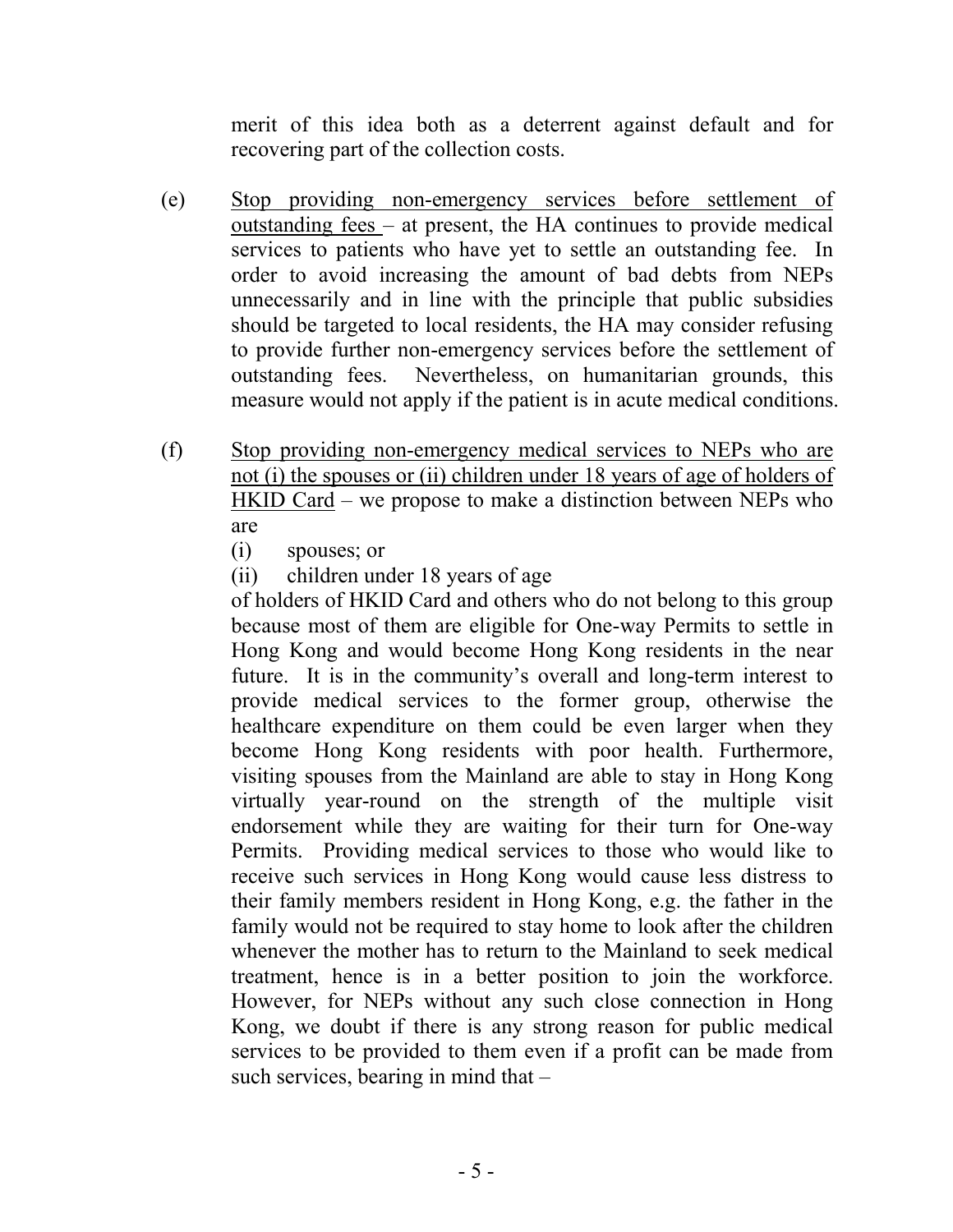- more patients would mean a dilution of attention doctors, nurses and other healthcare workers can devote to each patient;
- Hong Kong has a strong private medical sector which are ready to offer medical services to them; and
- $\bullet$  few jurisdictions elsewhere in the world would provide such non-emergency services to visitors.

### **ADVICE SOUGHT**

8. Members are invited to comment on the possible measures outline in this paper.

**Health, Welfare and Food Bureau December 2004**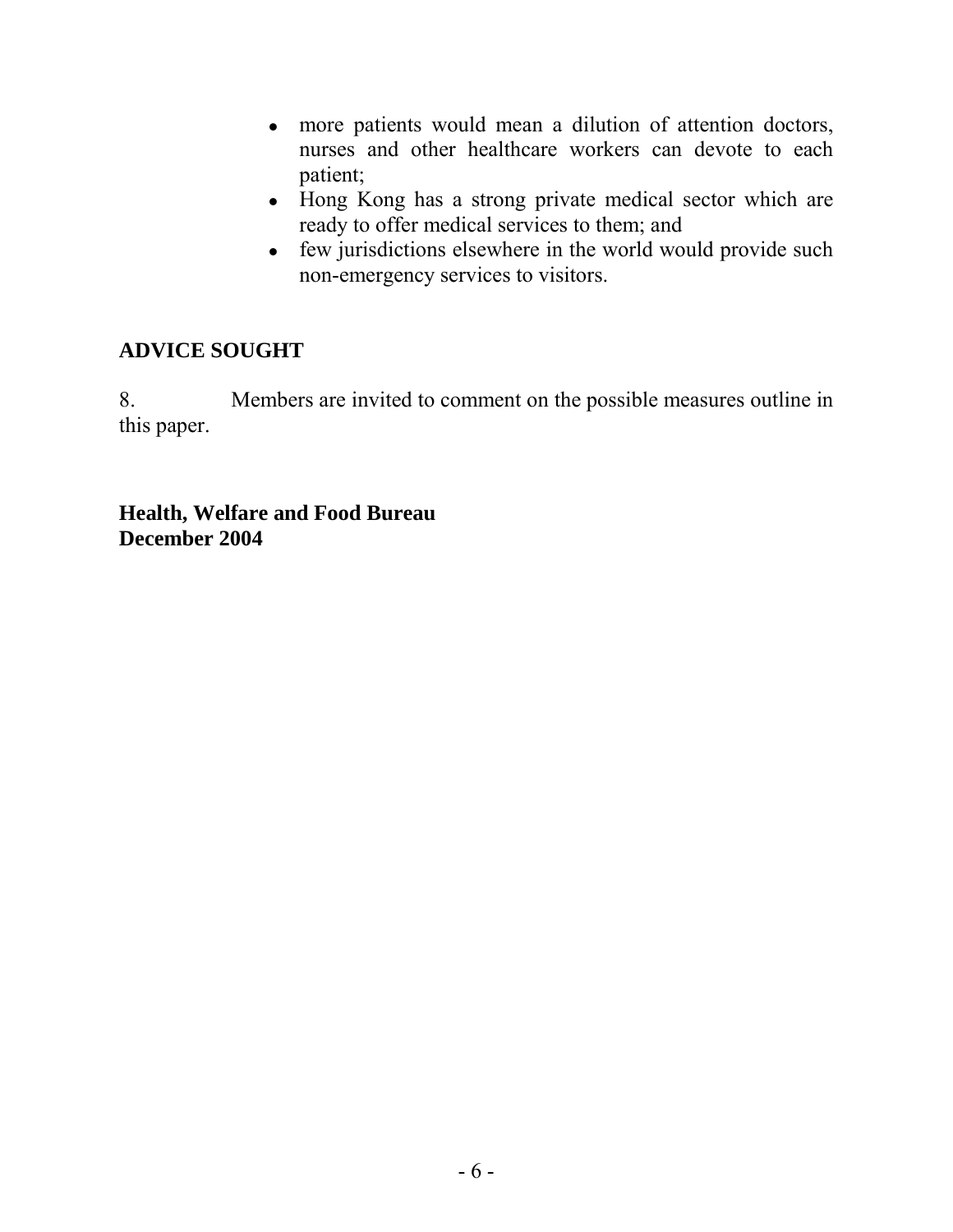# Use of Inpatient Services in Public Hospitals by NEP (April 2003 to September 2004)



Annex A